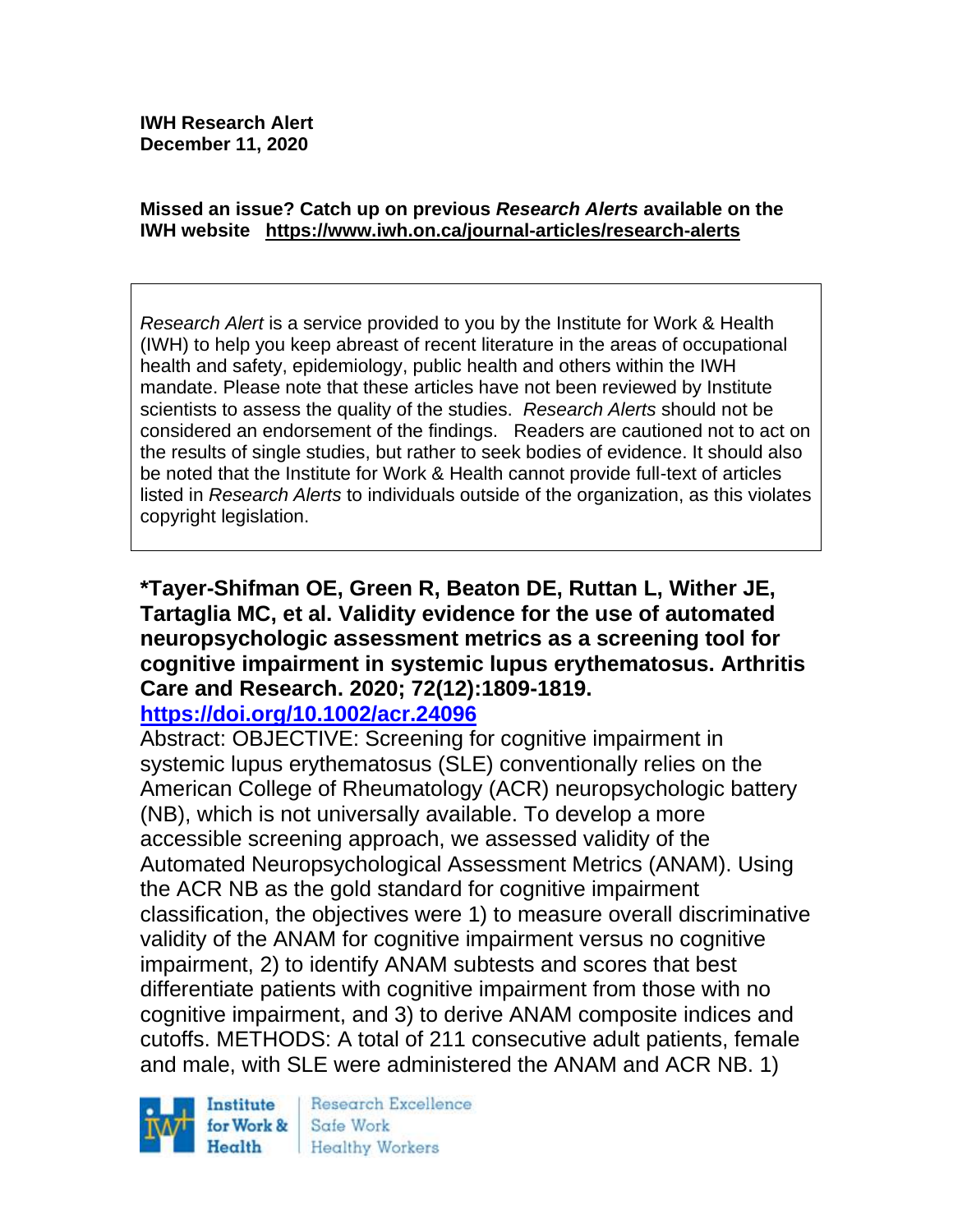For overall discriminative validity of the ANAM, we compared patients with cognitive impairment versus those with no cognitive impairment on 4 scores. 2) Six ANAM models using different scores were developed, and the most discriminatory subtests were selected using logistic regression analyses. The area under the receiver operating characteristic curve (AUC) was calculated to establish ANAM validity against the ACR NB. 3) ANAM composite indices and cutoffs were derived for the best models, and sensitivities and specificities were calculated. RESULTS: Patients with no cognitive impairment performed better on most ANAM subtests, supporting ANAM's discriminative validity. Cognitive impairment could be accurately identified by selected ANAM subtests with top models, demonstrating excellent AUCs of 81% and 84%. Derived composite indices and cutoffs demonstrated sensitivity of 78-80% and specificity of 70%. CONCLUSION: This study provides support for ANAM's discriminative validity for cognitive impairment and utility for cognitive screening in adult SLE. Derived composite indices and cutoffs enhance clinical applicability

#### **Babic A, Poklepovic Pericic T, Pieper D, and Puljak L. How to decide whether a systematic review is stable and not in need of updating: analysis of Cochrane reviews. Research Synthesis Methods. 2020; 11(6):884-890.**

### **<https://doi.org/10.1002/jrsm.1451>**

Abstract: BACKGROUND: It is challenging to keep systematic reviews (SR) current and updated. Cochrane designated some of its SRs as "stable," that is, not in need of updating. The issue of stabilizing an SR is an important in research synthesis, because it could help reduce research waste. The aim of this study was to analyze publicly available justifications for stabilizing a Cochrane review, with the ultimate goal of helping to make decisions about whether the update of any SR is warranted. METHODS: We analyzed Cochrane reviews labeled as stable in Archie, Cochrane's system for managing the editorial/publishing process. From the "What's new" section of the reviews in the Cochrane Library, we extracted justification for stabilization. RESULTS: We included 545 Cochrane reviews labeled in Archie as stable on October 28, 2019. The most common of the five reasons for stabilization was that "last search did not identify any potentially relevant studies likely to change

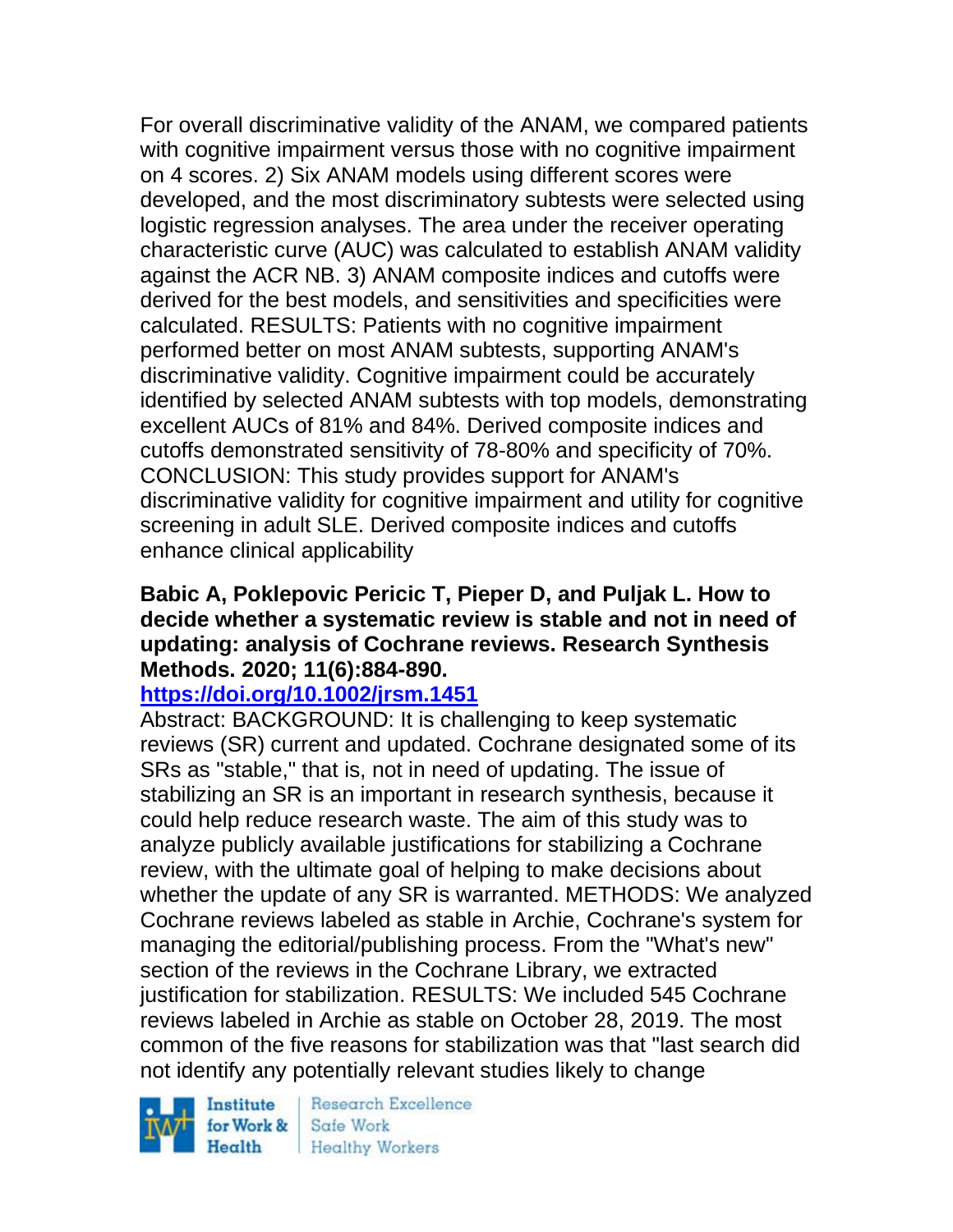conclusions" ( $N = 99$ ; 18%), followed by "research area no longer active" ( $N = 86$ ; 16%), "review is or will be superseded" ( $N = 41$ ; 7.5%), "evidence is conclusive" (N=35; 6.4%), and "intervention no longer in general use" ( $N = 34$ ; 6.2%). For the 269 (49%) Cochrane reviews, we considered that the justification for stabilization was not clearly described, that is, sufficiently informative. CONCLUSIONS: Cochrane reviews would benefit from more transparency and consistency in publicly available justifications for stabilizing reviews. Further work in this field will help make decisions about the futility of further research and deciding on enough evidence in the field of research synthesis

# **Bernburg M, Groneberg D, and Mache S. Professional training in mental health self-care for nurses starting work in hospital departments. Work. 2020; 67(3):583-590.**

#### **<https://doi.org/10.3233/WOR-203311>**

Abstract: BACKGROUND: Nurses working in hospitals can suffer from occupational stress due to high workloads and low job and/or personal resources. This can lead to work-related stress, exhaustion, health problems, and low quality of care. OBJECTIVE: The aim of the study was to evaluate the effectiveness of work-related self-care skill training for nurses. METHODS: A pilot study was conducted with 94 nurses in hospital departments in Germany. Nurses were either assigned to the intervention group that received competence training or to a waitlist control group. The intervention took place in groups over a period of 12 weeks. Training content included i.e. work-related stress management training, problem-solving techniques, and solution-focused counselling. The outcomes studied were changes in work-related stress, emotional exhaustion, emotion regulation, and job satisfaction. Three follow-up assessments were arranged. RESULTS: Nurses in the IG achieved a decrease in perceived job stress and emotional exhaustion as well as improvements with regard to enhanced emotion regulation skills. The intervention was evaluated with high satisfaction scores. CONCLUSIONS: This study showed first indications that training of mental health self-care skills for junior nurses could be a supportive approach for nurses starting work in hospital departments. However, replication studies are needed to verify the results

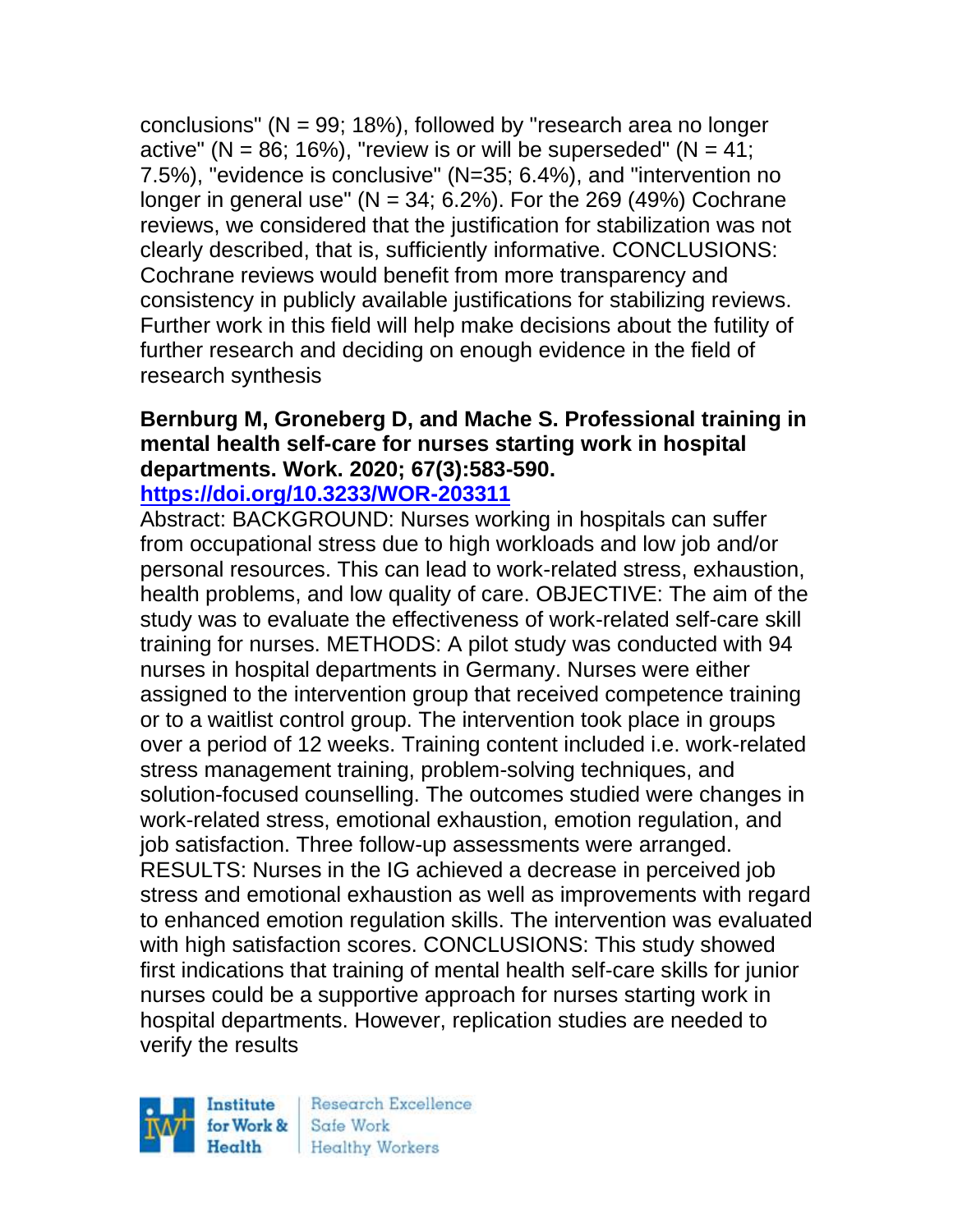### **Coledam DHC and da Silva YM. Predictors of health-related absenteeism, presenteeism and sick leave among Brazilian elementary school teachers: a cross-sectional study. Work. 2020; 67(3):709-719.**

### **<https://doi.org/10.3233/WOR-203320>**

Abstract: BACKGROUND: The health risks that usually affect teachers are already known; however, the predictors of health related absenteeism, presenteeism, and sick leave have not yet been fully described. OBJECTIVE: To analyze the predictors of health-related absenteeism, presenteeism, and sick leave among elementary school teachers. METHODS: This study involved a probabilistic sample of 519 Brazilian elementary school teachers. The outcomes were days of health-related absenteeism, presenteeism, and sick leave in the previous 12 months. Work-place and individual factors were the independent variables analyzed. RESULTS: Inadequate infrastructure of schools, disability, and medical consultations were positively associated with all outcomes. Teachers who reported having a chronic disease, common mental disorders, and voice disorders presented higher absenteeism and presenteeism days. Musculoskeletal pain and low job support were associated with higher presenteeism and sick leave days. Teachers who performed strength and flexibility activities presented less presenteeism, those who reported physical violence at school were more frequently absent, and teachers with depersonalization presented a higher likelihood of sick leave. CONCLUSIONS: The prevention of health-related absenteeism, presenteeism, and sick leave among elementary teachers should ensure adequate work conditions and prevention and monitoring of health risks

**Connor J, Madhavan S, Mokashi M, Amanuel H, Johnson NR, Pace LE, et al. Health risks and outcomes that disproportionately affect women during the Covid-19 pandemic: a review. Social Science & Medicine. 2020; 266:113364. <https://doi.org/10.1016/j.socscimed.2020.113364> [open access]** Abstract: BACKGROUND: The Covid-19 pandemic is straining healthcare systems in the US and globally, which has wide-reaching implications for health. Women experience unique health risks and outcomes influenced by their gender, and this narrative review aims to outline how these differences are exacerbated in the Covid-19

Institute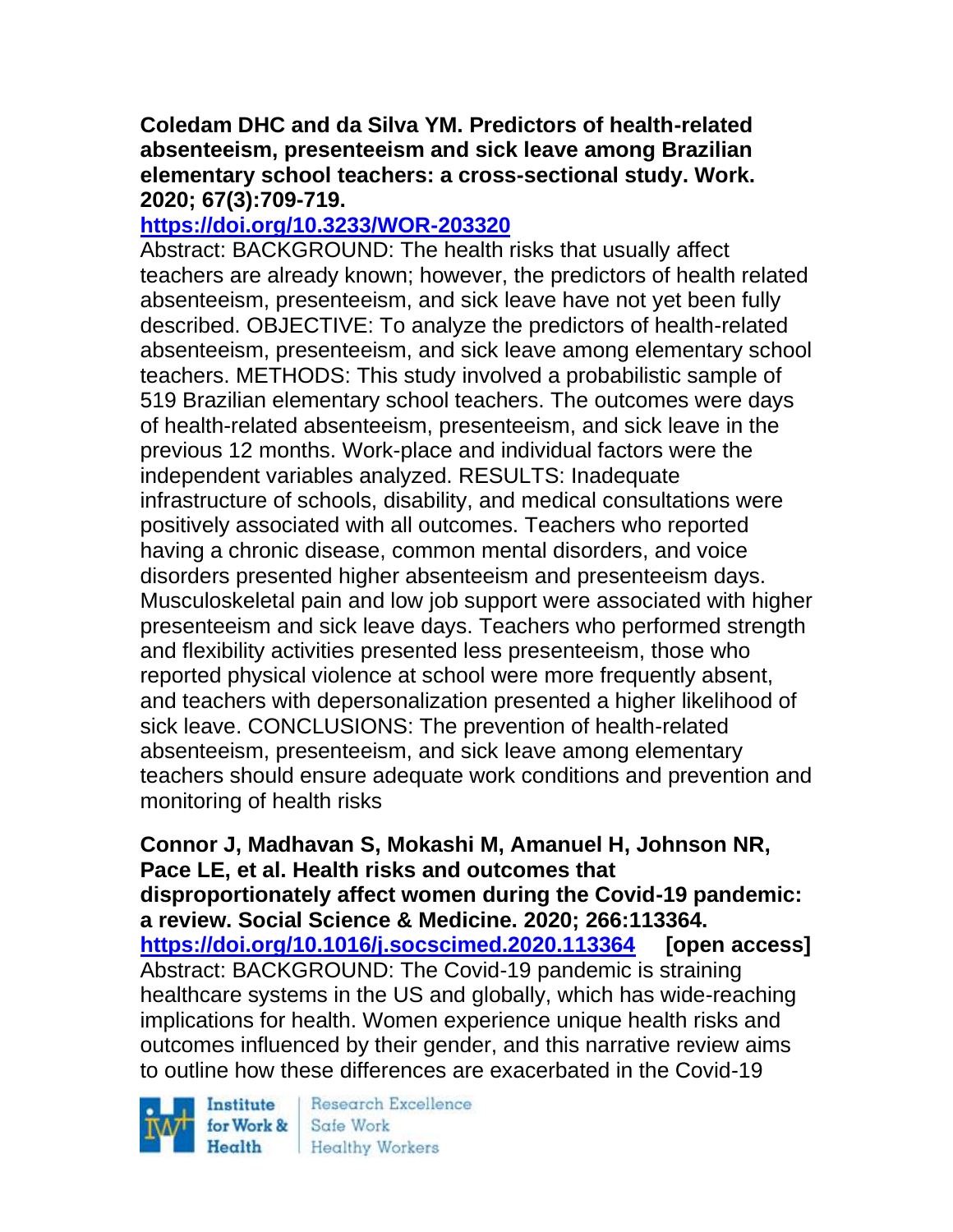pandemic. OBSERVATIONS: It has been well described that men suffer from greater morbidity and mortality once infected with SARS-CoV-2. This review analyzed the health, economic, and social systems that result in gender-based differences in the areas healthcare workforce, reproductive health, drug development, gender-based violence, and mental health during the Covid-19 pandemic. The increased risk of certain negative health outcomes and reduced healthcare access experienced by many women are typically exacerbated during pandemics. We assess data from previous disease outbreaks coupled with literature from the Covid-19 pandemic to examine the impact of gender on women's SARS-CoV-2 exposure and disease risks and overall health status during the Covid-19 pandemic. CONCLUSIONS: Gender differences in health risks and implications are likely to be expanded during the Covid-19 pandemic. Efforts to foster equity in health, social, and economic systems during and in the aftermath of Covid-19 may mitigate the inequitable risks posed by pandemics and other times of healthcare stress

#### **Denadai MS, Alouche SR, Valentim DP, and Padula RS. An ergonomics educational training program to prevent workrelated musculoskeletal disorders to novice and experienced workers in the poultry processing industry: a quasi-experimental study. Applied Ergonomics. 2021; 90:103234. <https://doi.org/10.1016/j.apergo.2020.103234>**

Abstract: This quasi-experimental study was conducted in a poultry processing industry with the aim of assessing the benefits of ergonomics educational training for novice and experienced workers in preventing work-related musculoskeletal disorders.

Sociodemographic and occupational questionnaires were used to evaluate age, marital status, education, time in job, musculoskeletal complaints and pain intensity, perceived effort, biomechanical exposure, and perception of ease or difficulty in adoption of ergonomics educational training. Musculoskeletal complaints in the neck, back, and wrists were reduced with training, but pain intensity was reduced only in the wrist region. A reduction in the occupational biomechanical exposure from the baseline to immediately posttraining and 2 months after training both for novice and experienced workers was also observed. The novice workers group differed from

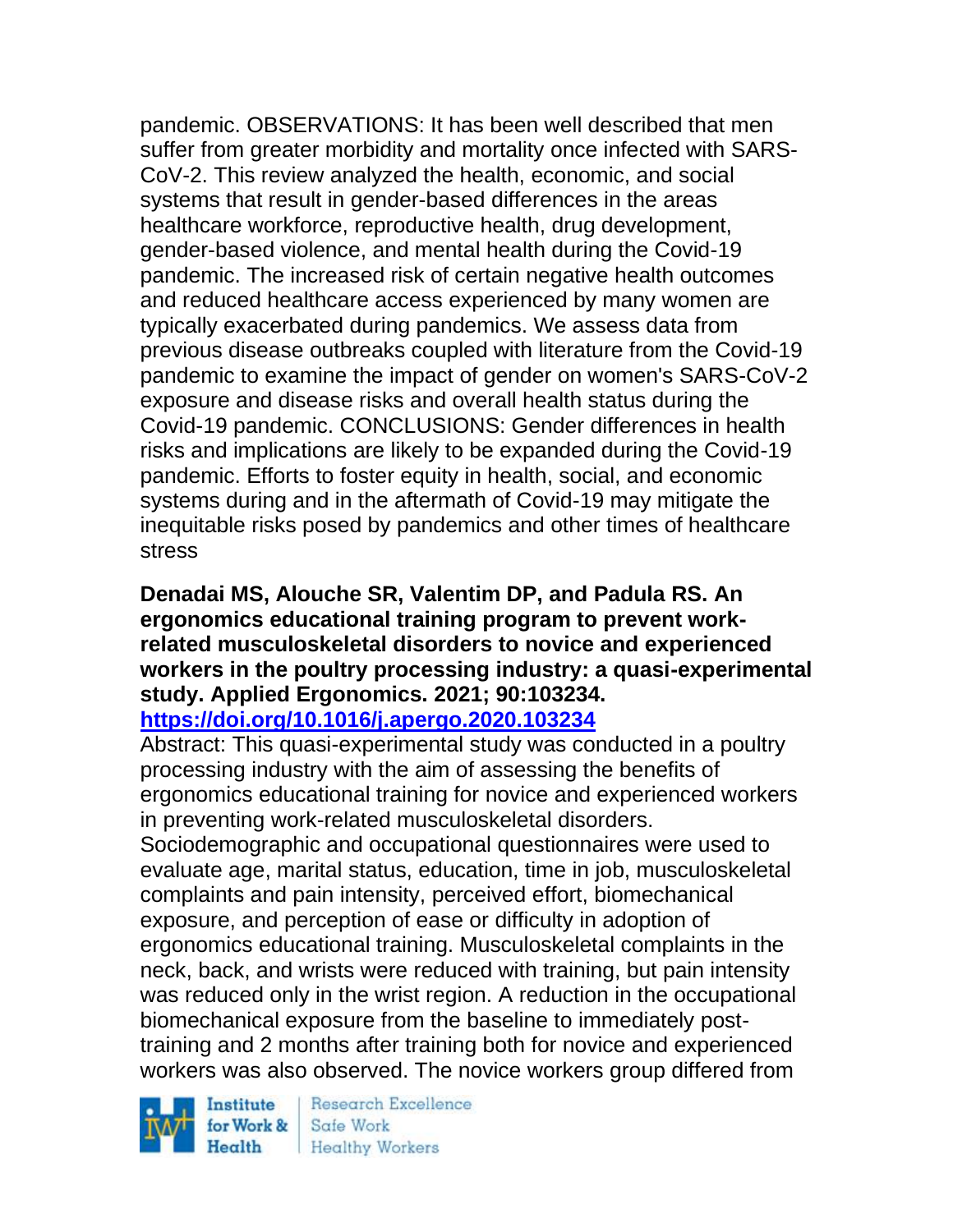the experienced workers by presenting a higher reduction of biomechanical exposure in the cutting room. All workers in this study benefited from the ergonomics educational training in the short and medium term. However, the success of training was highly dependent on the content and approach of the training

#### **Di Donato M, Iles R, Lane T, Buchbinder R, and Collie A. The impact of income support systems on healthcare quality and functional capacity in workers with low back pain: a realist review. Pain. 2020; 161(12):2690-2709.**

### **<https://doi.org/10.1097/j.pain.0000000000001978>**

Abstract: Low back pain (LBP) is a leading cause of work disability. While absent from work, workers with LBP may receive income support from a system such as workers' compensation or social security. This study examines how and in what contexts income support systems impact the healthcare quality for people with work disability and LBP and their functional capacity. We performed a realist review. Five initial theories about the relationship between income support systems and outcomes were developed, tested, and refined by acquiring and synthesising academic literature from purposive and iterative electronic database searching. This process was supplemented with gray literature searches for policy documents and semistructured interviews with experts in income support, health care, and LBP. Income support systems influence healthcare quality through funding restrictions, healthcare provider administrative burden, and allowing employers to select providers. They also influence worker functional capacity through the level of participation and financial incentives for employers, measures to prove the validity of the worker's LBP, and certain administrative procedures. These mechanisms are often exclusively context-dependent, and generate differing and unintended outcomes depending on features of the healthcare and income support system, as well as other contextual factors such as socioeconomic status and labour force composition. Research and policy design should consider how income support systems may indirectly influence workers with LBP through the workplace

# **Ewald H, Klerings I, Wagner G, Heise TL, Dobrescu AI, Armijo-Olivo S, et al. Abbreviated and comprehensive literature**

Institute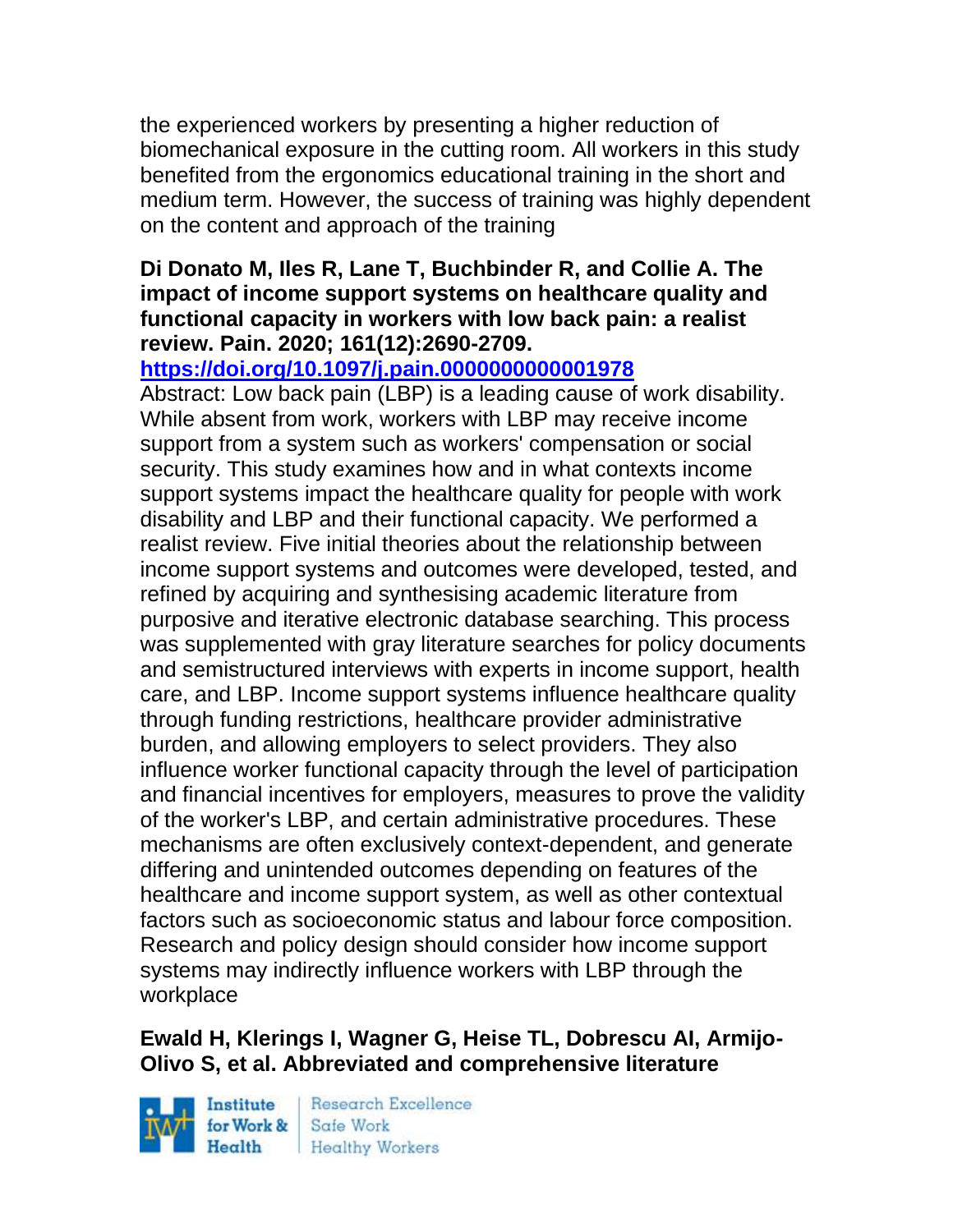#### **searches led to identical or very similar effect estimates: a metaepidemiological study. Journal of Clinical Epidemiology. 2020; 128:1-12.**

**<https://doi.org/10.1016/j.jclinepi.2020.08.002> [open access]** Abstract: OBJECTIVES: The objective of this study was to assess the agreement of treatment effect estimates from meta-analyses based on abbreviated or comprehensive literature searches. STUDY DESIGN AND SETTING: This was a meta-epidemiological study. We abbreviated 47 comprehensive Cochrane review searches and searched MEDLINE/Embase/CENTRAL alone, in combination, with/without checking references (658 new searches). We compared one meta-analysis from each review with recalculated ones based on abbreviated searches. RESULTS: The 47 original meta-analyses included 444 trials (median 6 per review [interquartile range (IQR) 3- 11]) with 360045 participants (median 1,371 per review [IQR 685- 8,041]). Depending on the search approach, abbreviated searches led to identical effect estimates in 34-79% of meta-analyses, to different effect estimates with the same direction and level of statistical significance in 15-51%, and to opposite effects (or effects could not be estimated anymore) in 6-13%. The deviation of effect sizes was zero in 50% of the meta-analyses and in 75% not larger than 1.07-fold. Effect estimates of abbreviated searches were not consistently smaller or larger (median ratio of odds ratio 1 [IQR 1- 1.01]) but more imprecise (1.02-1.06-fold larger standard errors). CONCLUSION: Abbreviated literature searches often led to identical or very similar effect estimates as comprehensive searches with slightly increased confidence intervals. Relevant deviations may occur

**Heidarimoghadam R, Mohammadfam I, Babamiri M, Soltanian AR, Khotanlou H, and Sohrabi MS. Study protocol and baseline results for a quasi-randomized control trial: an investigation on the effects of ergonomic interventions on work-related musculoskeletal disorders, quality of work-life and productivity in knowledge-based companies. International Journal of Industrial Ergonomics. 2020; 80:103030.**

**<https://doi.org/10.1016/j.ergon.2020.103030>** 

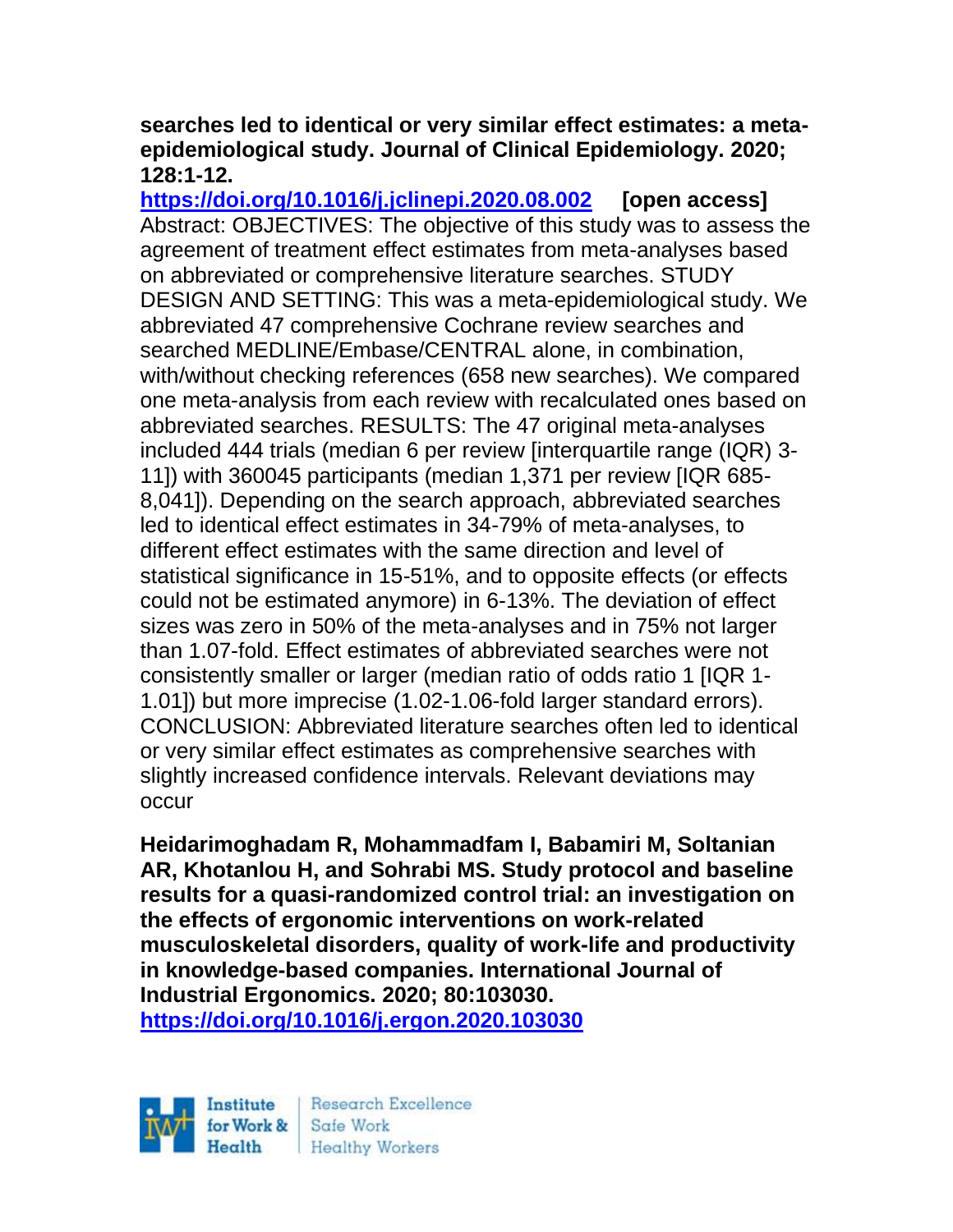### **Hemati K, Darbandi Z, Kabir-Mokamelkhah E, Poursadeghiyan M, Ghasemi MS, Mohseni-Ezhiye M, et al. Ergonomic intervention to reduce musculoskeletal disorders among flour factory workers. Work. 2020; 67(3):611-618.**

# **<https://doi.org/10.3233/WOR-203275>**

Abstract: BACKGROUND: Work-related musculoskeletal disorders are the most common occupational health hazards. In the flour production industry, the fast pace of work, high frequency of repetitive movements, manual handling of loads, and awkward postures put a lot of pressure on the worker's body. OBJECTIVE: Given the high exposure of the workers of the flour production industry to ergonomic risk factors, this study aimed to reduce the rate of musculoskeletal disorders among a group of flour factory workers through ergonomic interventions. MATERIALS AND METHODS: This interventional study was performed using the census method on the eligible workers of a flour factory. An ergonomic intervention program was planned and implemented with the goal of reducing musculoskeletal disorders. The effectiveness of the program was evaluated by measuring the prevalence of musculoskeletal disorders before and six months after the interventions. RESULTS: Before the intervention, musculoskeletal disorders were most prevalent in the lower back, arms, shoulders, legs, thighs, knees, neck and wrists, respectively. Evaluation of the prevalence of musculoskeletal disorders after the intervention showed the positive effect of the ergonomic intervention program on musculoskeletal disorders in the neck, shoulders, lower back, thighs, knees, and legs (P<0.05). CONCLUSION: Engineering and management interventions implemented in this study led to a significant reduction in the level of ergonomic risk factors and a reduced rate of musculoskeletal disorders among workers of different units in the flour factory

#### **Kahan BC, Ahmad T, Forbes G, and Cro S. Public availability and adherence to prespecified statistical analysis approaches was low in published randomized trials. Journal of Clinical Epidemiology. 2020; 128:29-34.**

# **<https://doi.org/10.1016/j.jclinepi.2020.07.015>**

Abstract: BACKGROUND AND OBJECTIVE: Prespecification of statistical methods in clinical trial protocols and statistical analysis plans can help to deter bias from p-hacking but is only effective if the

Institute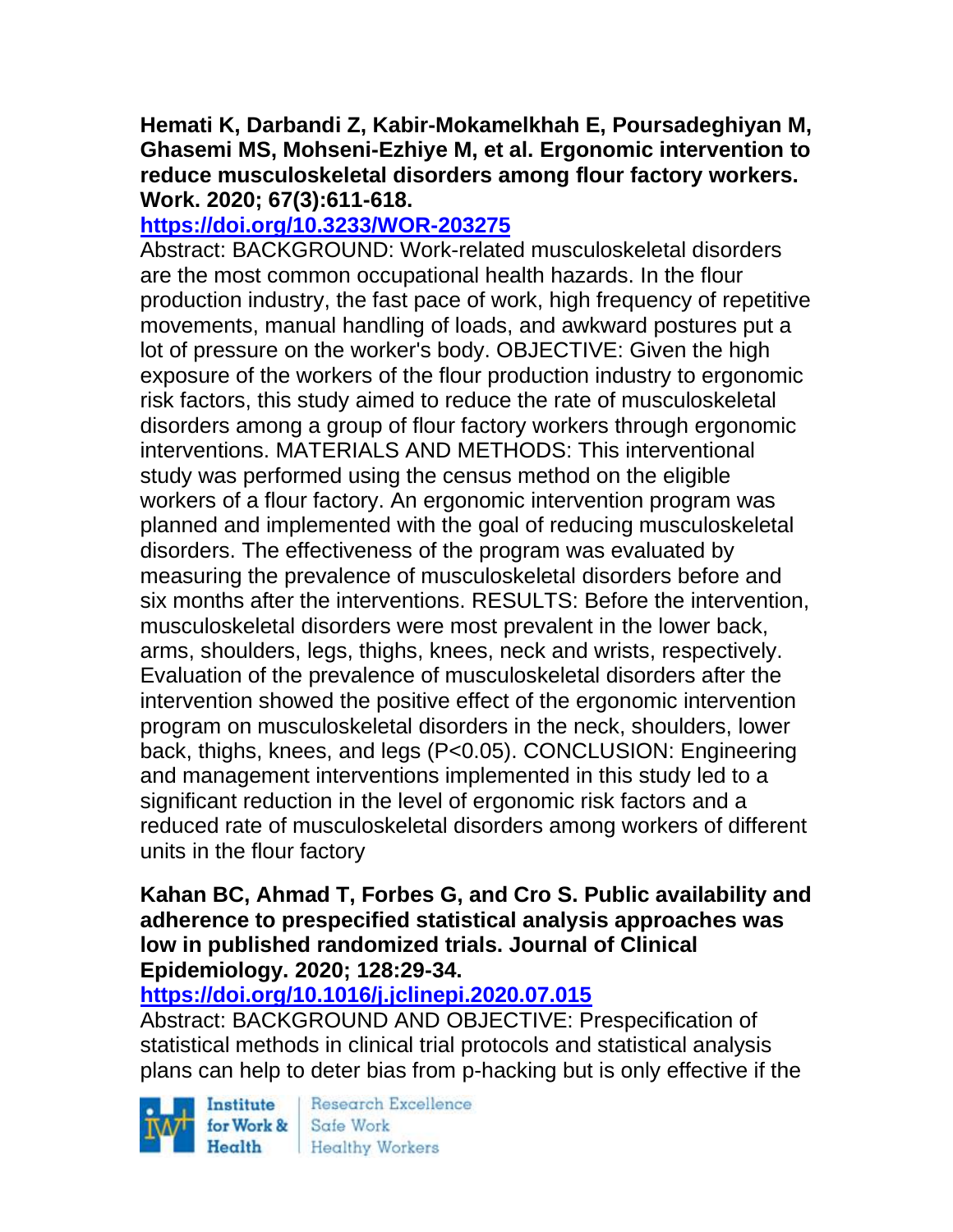prespecified approach is made available. STUDY DESIGN AND SETTING: For 100 randomized trials published in 2018 and indexed in PubMed, we evaluated how often a prespecified statistical analysis approach for the trial's primary outcome was publicly available. For each trial with an available prespecified analysis, we compared this with the trial publication to identify whether there were unexplained discrepancies. RESULTS: Only 12 of 100 trials (12%) had a publicly available prespecified analysis approach for their primary outcome; this document was dated before recruitment began for only two trials. Of the 12 trials with an available prespecified analysis approach, 11 (92%) had one or more unexplained discrepancies. Only 4 of 100 trials (4%) stated that the statistician was blinded until the SAP was signed off, and only 10 of 100 (10%) stated the statistician was blinded until the database was locked. CONCLUSION: For most published trials, there is insufficient information available to determine whether the results may be subject to p-hacking. Where information was available, there were often unexplained discrepancies between the prespecified and final analysis methods

#### **Kraus A, Awoniyi O, AlMalki Y, Bardeesi ASA, Edwards B, AlHajjaj F, et al. Practical solutions for healthcare worker protection during the COVID-19 pandemic response in the ambulatory, emergency, and inpatient settings. Journal of Occupational & Environmental Medicine. 2020; 62(11):e616-e624. <https://doi.org/10.1097/JOM.0000000000002008>**

Abstract: OBJECTIVE: Protecting healthcare workers is an essential component of a successful response to the COVID-19 pandemic. The resource intensive nature of infectious disease protection, budgetary constraints, and global shortages of personal protective equipment (PPE) make this a daunting task. Practical, easily implemented strategies for healthcare workers (HCW) protection are needed. METHODS: We cross-reference the "Systems, Space, Staff, and Stuff" paradigm from disaster management and the "Hierarchy of Controls" approach to infection prevention from the Center for Disease Control and Prevention (CDC) to generate a narrative overview of worker protection strategies relevant to COVID-19. RESULTS: Alternative types of PPE, management of hazards, and reorganizing how people work can optimize HCWs protection. CONCLUSIONS: A comprehensive PPE strategy can utilize the

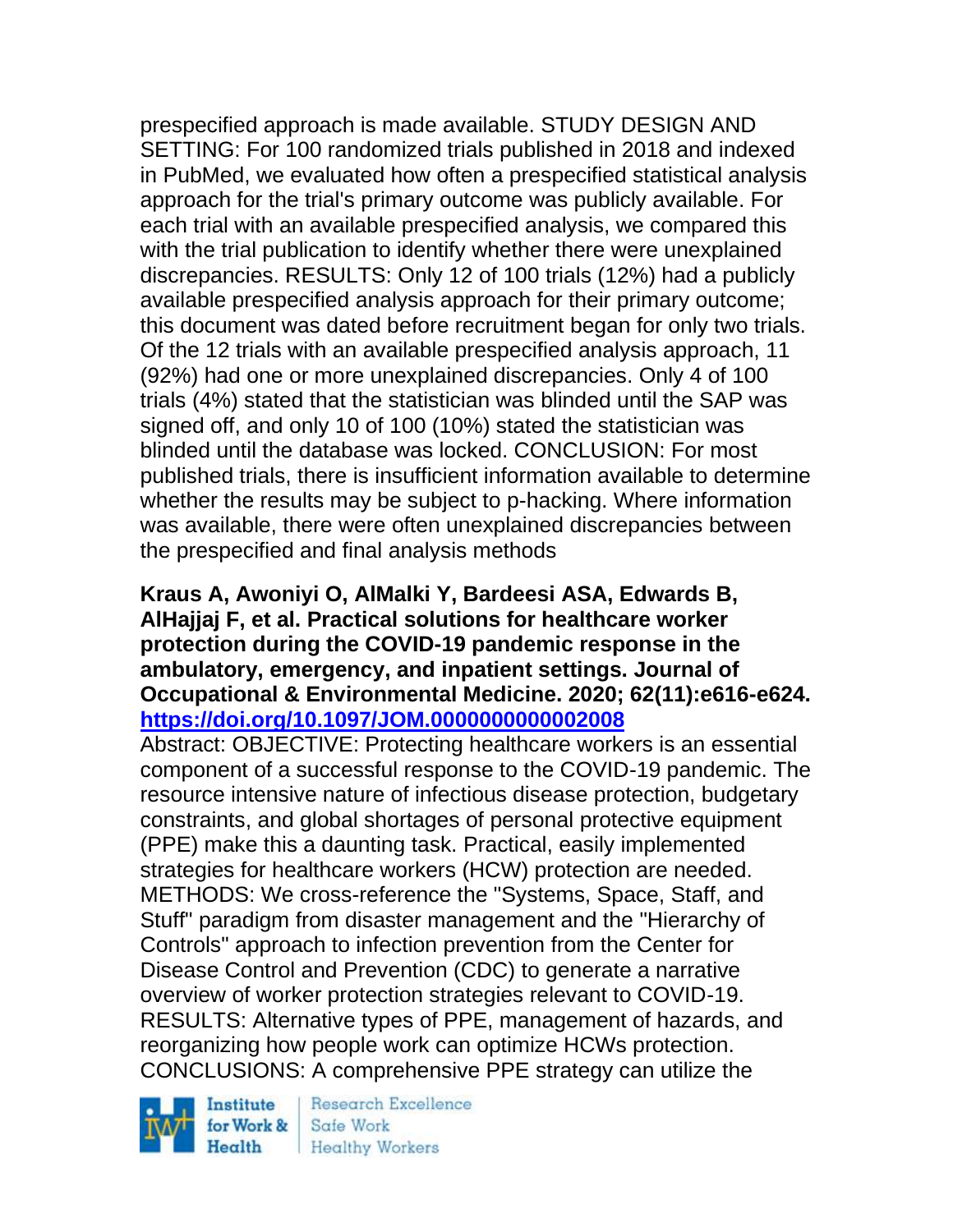"systems, space, staff, stuff" paradigm of disaster management to identify new or underutilized solutions to HCWs protection

### **Lai R, Tan L, Lai X, Zhang X, and Zhou Q. Help-seeking behavior of returning to work in healthcare workers and its influencing factors during COVID-19 subsiding. Journal of Occupational & Environmental Medicine. 2020; 62(11):898-903.**

**<https://doi.org/10.1097/JOM.0000000000001959>** 

Abstract: OBJECTIVES: To explore the level and influencing factors of help-seeking behavior of returning to work in healthcare workers (HCWs). METHODS: A total of 861 HCWs were surveyed. A structured self-administered questionnaire was used to collect data. Multivariable logistic regression was performed to examine the influencing factors of help-seeking behavior. RESULTS: HCWs sought help with respect to COVID-19-diagnosized problem most. Help-seeking intention, problems encountered after return, test for return, work condition during COVID-19, relatives or friends diagnosed or suspected as COVID-19, and socio-demographic characteristics such as occupation, education, title, and marriage status are predictors of help-seeking behavior. CONCLUSIONS: Education and intervention should lay particular stress on HCWs featured rest at home before return, doctor, lower education and lower title to ensure the safety, accuracy, and quality of work after they return to work for a better occupational environment

**Renberg J, Wiggen OW, Tvetene POS, Farevik H, Van Beekvelt M, and Roeleveld K. Effect of working position and cold environment on muscle activation level and fatigue in the upper limb during manual work tasks. International Journal of Industrial Ergonomics. 2020; 80:103035. <https://doi.org/10.1016/j.ergon.2020.103035>** 

**Taylor TK, Mueller KL, Blink RC, McKinney DW, Silverman W, and Das R. Workers' compensation elements in different jurisdictions in the United States. Journal of Occupational & Environmental Medicine. 2020; 62(12):e760-e769. <https://doi.org/10.1097/JOM.0000000000002047>** 

Abstract: : Over the decades, the workers' compensation system has provided many injured workers with a significant guarantee of both

Institute for Work & Safe Work

Research Excellence Health Healthy Workers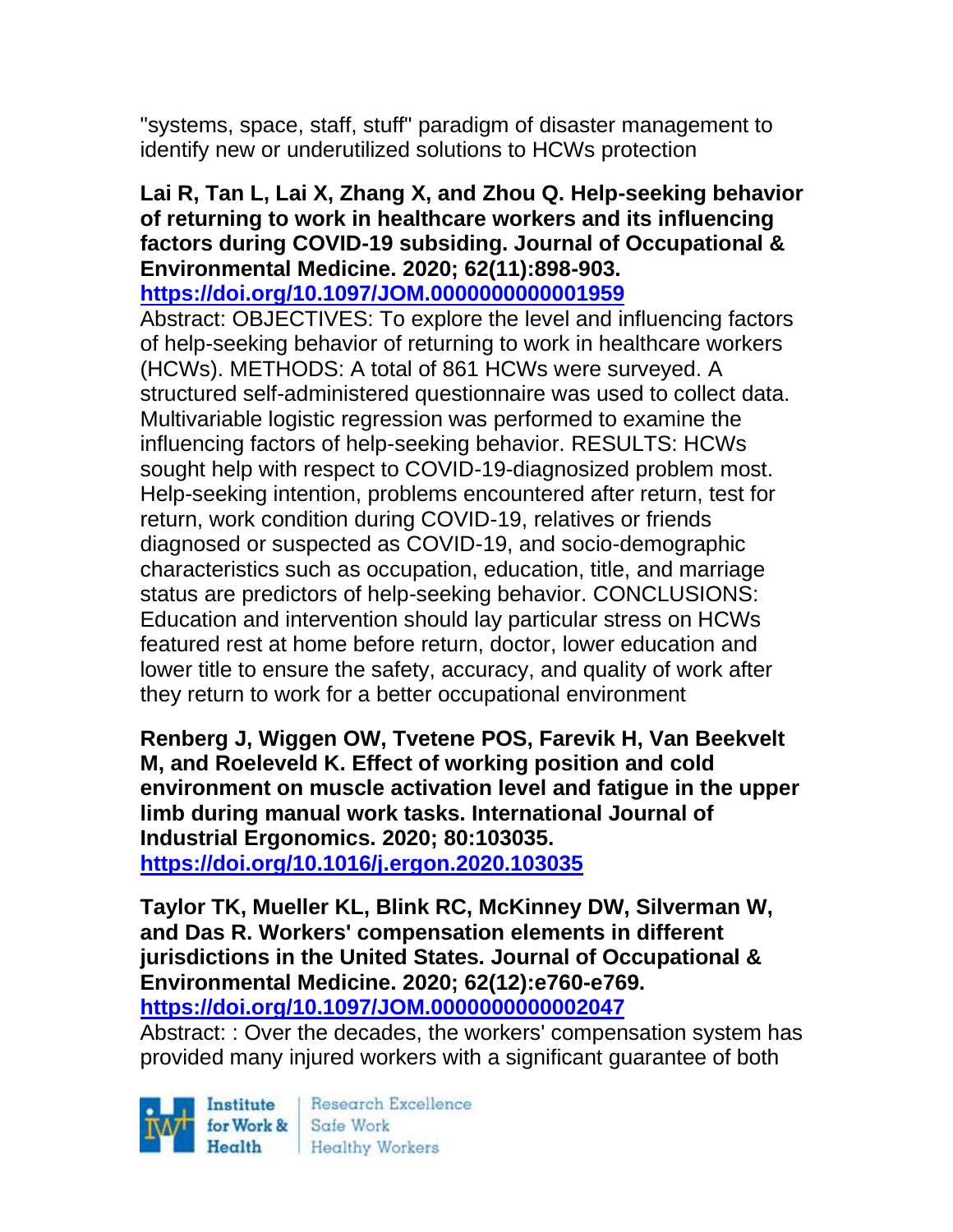medical and financial support when they have been injured on the job. To be effective, workers' compensation systems at a minimum should include principles that require the addressing of medical causation, determination of an individual's functional ability both preand post-injury to include activity restrictions, return-to-work capability and disability, meeting jurisdiction-specific reporting requirements of the workers' compensation reporting requirements, and having knowledge of other perspectives of the various authorities and jurisdictions present in the United States. ACOEM lays out a description of various aspects of workers' compensations systems in the United States, with recommendations for minimal standards and best practices. This paper limits itself to the discussion of jurisdictions within the United States and ACOEM strongly recommends that providers consult directly with the states in which they are working as there are state variations in workers' compensation

### **Urhammer C, Grynderup MB, Appel AM, Hansen AM, Hansen JM, Kaerlev L, et al. The effect of psychosocial work factors on headache: results from the PRISME cohort study. Journal of Occupational & Environmental Medicine. 2020; 62(11):e636-e643. <https://doi.org/10.1097/JOM.0000000000002023>**

Abstract: OBJECTIVE: To investigate the cross-sectional and longitudinal association between psychosocial work factors, assessed as work-unit averages, and headache. For comparison, we also applied individual exposure measures. METHODS: We used questionnaire-data on headache and psychosocial work factors (PWF). In total, 2247 employees were included in the cross-sectional analyses and 553 in the longitudinal analyses using work-unit averages. The corresponding numbers for the analyses using individual exposure measures were 4261 and 942 employees. RESULTS: Low skill discretion and low decision authority were most consistently associated with higher odds of headache across all analyses. Role conflicts, bullying, and effort-reward imbalance were associated with headache in some analyses. All PWF were associated with headache in cross-sectional analyses with individual exposure measures. CONCLUSION: This study partly supports the hypothesis of an effect of PWF, as a source of psychological stress, on the risk of headache

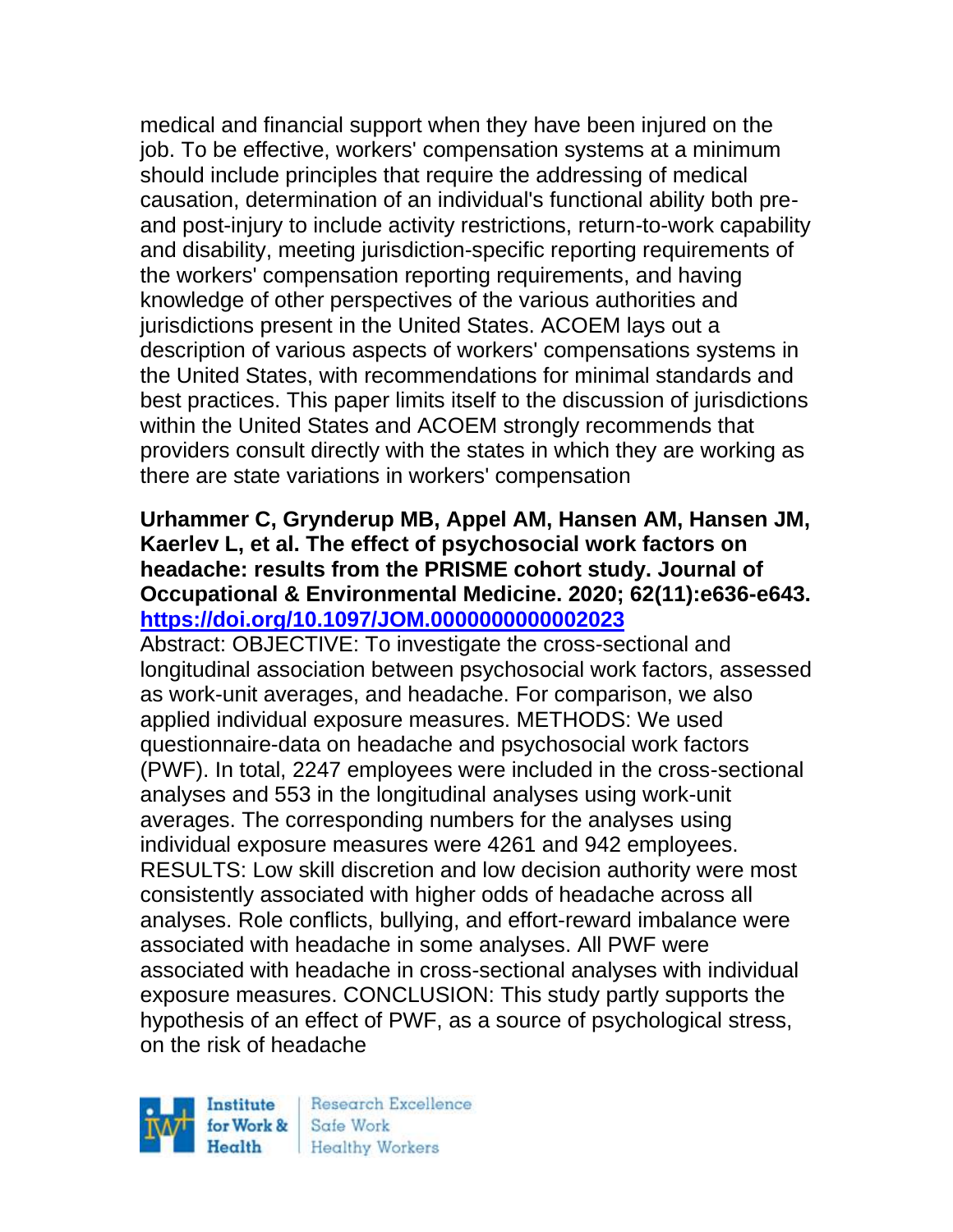### **Xia N, Xie Q, Griffin MA, Ye G, and Yuan J. Antecedents of safety behavior in construction: a literature review and an integrated conceptual framework. Accident Analysis & Prevention. 2020; 148:105834.**

# **<https://doi.org/10.1016/j.aap.2020.105834>**

Abstract: There has been no scarcity in the literature of suggested antecedents of employee safety behavior, and this paper brings together the disaggregated antecedents of safety behavior in the construction field. In total, 101 eligible empirical articles are obtained. Bibliometric and context analyses are combined to identify the influential journals, scholars, keywords, use of theory, research methods, and countries or regions of the empirical samples. The 83 factors that are identified are divided into five groups, namely (a) individual characteristics, (b) workgroup interactions, (c) work and workplace design, (d) project management and organization, and (e) family, industry, and society. This indicates that the causes of safety behavior are manifold. Various factors from different systems likely work in concert to create situations in which an individual chooses to comply with safety rules and participate voluntarily in safety activities. Given this, we propose that safety behavior is only an ostensible symptom of more complex "The Self-Work-Home-Industry/Society" systems and establish a safety behavior antecedent analysis and classification model. Based on this model, we develop a resource flow model, illustrating why, how, and when the flow of resources between the five systems-namely the self system, work system, home system, work-home interface system, and industry/society system-either promotes or inhibits safety behavior. The safety behavior antecedent analysis and classification model and resource flow model are based mainly on bioecological system theory and resources theories. Avenues for future theoretical development and method designs are suggested based on the reviewed findings and the two conceptual models. The intention with this systematic review together with the two integrated conceptual models is to advance theoretical thinking on how safety behavior can be promoted, or instead, inhibited

\*IWH authored publication.